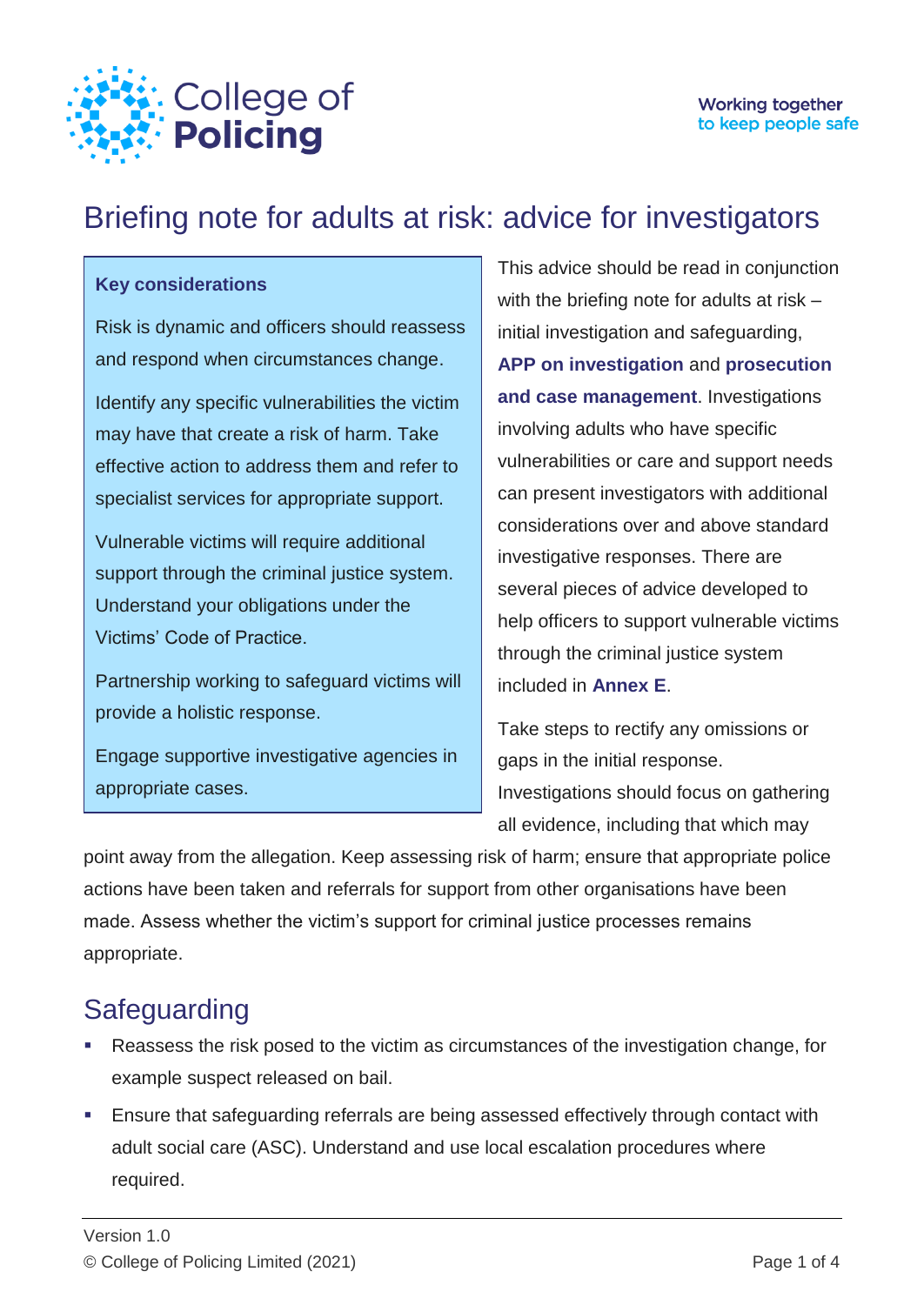- Review safeguarding plans where necessary. This may require further strategy discussions with relevant partner agencies or your attendance at multi-agency case conferences to **[share information](https://www.app.college.police.uk/app-content/information-management/?s=)** and coordinate interventions.
- There are many orders that may be applied for to create the best possible safeguarding environment for the victim. However, care must be taken to apply only those conditions that are required to support victim safety. An uncharged suspect should have the minimum restrictions placed on them so that their rights under Article 8 of the Human Rights Act, and other rights, are not unnecessarily infringed.
- Where it is necessary to seize mobile phones and this is the only source of emergency contact for the victim, consider providing a replacement.

### Support through the criminal justice system

- Vulnerable, intimidated and persistently targeted victims of certain crimes have rights to an enhanced service under the Code of Practice for Victims of Crime 2020. Be aware of your responsibilities under the Code and review support arrangements. Keep the victim updated on the investigation progress.
- Enable victims to give their best evidence and ensure that case files contain the relevant information relating to the victim's needs to inform the Crown Prosecution Service (CPS). Refer to **[Annex E](https://library.college.police.uk/docs/college-of-policing/Adults-At-Risk-Annexes-2021.pdf#page=25)**.
- Victims with a disability, a seriously debilitating illness or at the end of life may be too unwell to attend police premises for a video-recorded interview. Consider recording an interview in situ.
- Investigators must establish that persons known to the victim who offer support, for example during interview, are not involved in the abuse.
- If an interview needs assessment establishes that the victim requires support to give their testimony and there is no appropriate person known to the adult themselves, the use of a registered intermediary should be considered. These experts facilitate communication and can be involved throughout the entire process, from pre-interview through to court. A registered intermediary can be secured by contacting the Specialist Operations Centre of the National Crime Agency on 0845 0005463.
- Special measures requests should be discussed with the victim and CPS at the earliest opportunity.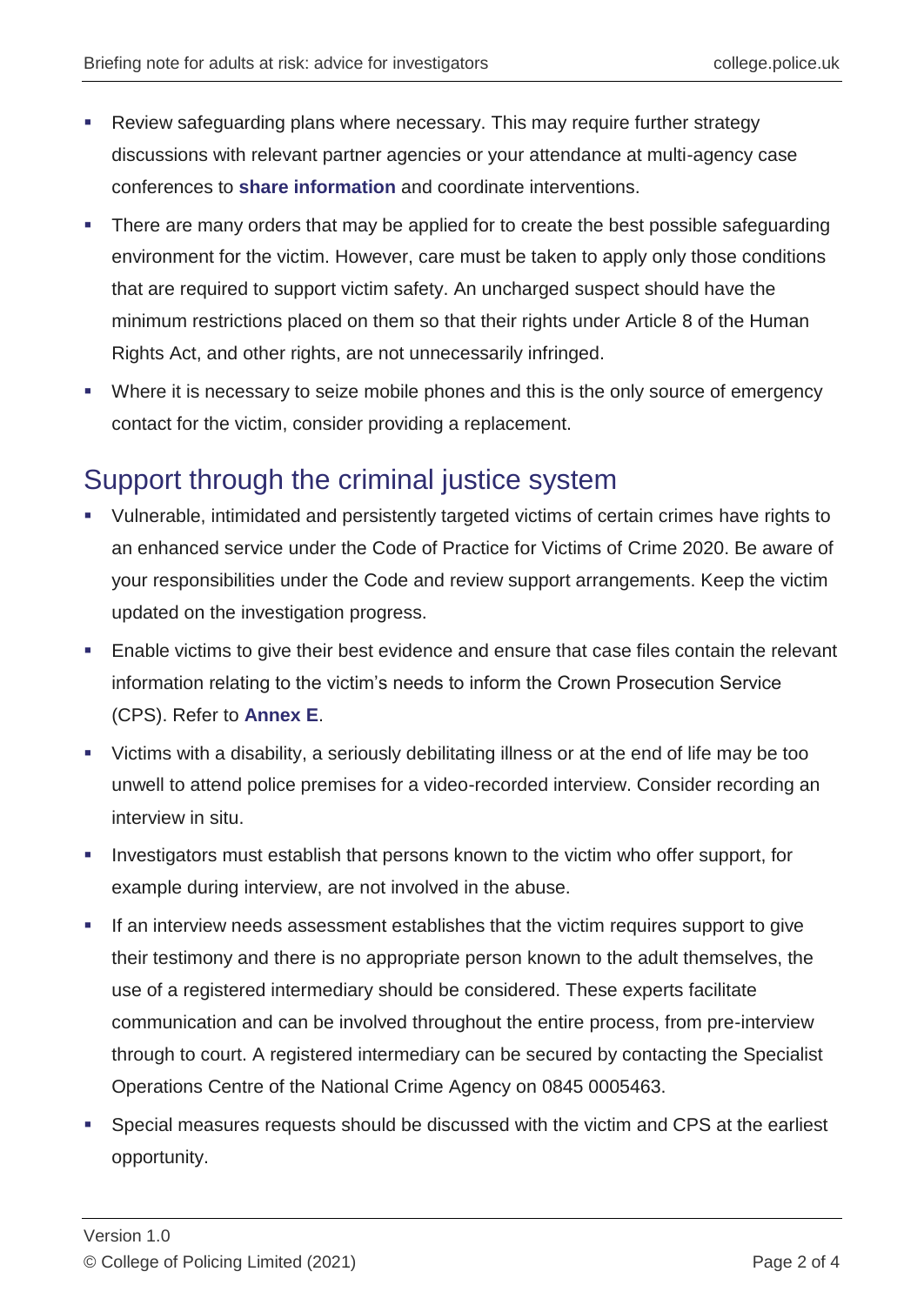### Investigation

- You will likely have established suspected criminal offences against the person at risk. There are many areas of APP that will advise you on specific investigations, for example domestic abuse, modern slavery, rape or sexual offences. **[Annex A](https://library.college.police.uk/docs/college-of-policing/Adults-At-Risk-Annexes-2021.pdf)** provides useful information regarding abuse and neglect of adults for relevant lines of enquiry.
- Abuse within a care setting may involve several suspects who may be under pressure from relatives/work colleagues to provide limited or untrue accounts. In cases with multiple suspects, or where witness testimony will be required against relatives/work colleagues, obtain all witness and suspect accounts as soon as possible to avoid contamination or witness interference.
- Consider the role and assistance of other agencies and organisations involved in adult safeguarding and investigations. Their assistance and advice is often crucial. **[Annex C](https://library.college.police.uk/docs/college-of-policing/Adults-At-Risk-Annexes-2021.pdf#page=18)** describes the role of agencies including the Care Quality Commission (see **[Memorandum of Understanding between National Police Chiefs' Council \(NPCC\)](https://www.cqc.org.uk/sites/default/files/20191017_%20mou_cqc_npcc.pdf)  [and CQC](https://www.cqc.org.uk/sites/default/files/20191017_%20mou_cqc_npcc.pdf)**) and the Office of the Public Guardian (OPG).
- Investigations of wilful ill-treatment or neglect of adults can be complex and you will require investigative skills, at least to PIP level 2. **[Annex B](https://library.college.police.uk/docs/college-of-policing/Adults-At-Risk-Annexes-2021.pdf#page=15)** and the **[CPS –](https://www.cps.gov.uk/legal-guidance/older-people-prosecuting-crimes-against) Older [people: prosecuting crimes against](https://www.cps.gov.uk/legal-guidance/older-people-prosecuting-crimes-against)** policy provides further advice for case building.
- The issue of pressure sores as a cause of safeguarding concern often arises for investigators. This matter is covered in depth in the **[Department of Health and Social](https://assets.publishing.service.gov.uk/government/uploads/system/uploads/attachment_data/file/756243/safeguarding-adults-protocol-pressure-ulcers.pdf)  [Care Protocol](https://assets.publishing.service.gov.uk/government/uploads/system/uploads/attachment_data/file/756243/safeguarding-adults-protocol-pressure-ulcers.pdf)** and will assist you in understanding when the threshold for police intervention is met.
- Third-party material, such as care logs, may be crucial to building your case and such evidence should be sought at an early stage to prevent delays to the investigation. Careful scheduling of material will be required for **[disclosure](https://www.app.college.police.uk/app-content/prosecution-and-case-management/charging-and-case-preparation/?highlight=disclosure?s=disclosure#disclosure)** purposes.
- Early investigative advice (EIA) from the CPS should be sought in complex cases.
- The National Police Chiefs' Council Homicide Working Group has published **[a guide to](http://library.college.police.uk/docs/NPCC/2015-SIO-Guide-Investigating-Deaths-and-Serious-Harm-in-Healthcare-Settings-v10-6.pdf)  [investigating death and serious harm in healthcare settings](http://library.college.police.uk/docs/NPCC/2015-SIO-Guide-Investigating-Deaths-and-Serious-Harm-in-Healthcare-Settings-v10-6.pdf)**.
- After a safeguarding case is concluded, there are certain circumstances when a review of that case is required, and officers may be involved in a Safeguarding Adults Review (see **[Annex D](https://library.college.police.uk/docs/college-of-policing/Adults-At-Risk-Annexes-2021.pdf#page=24)**).